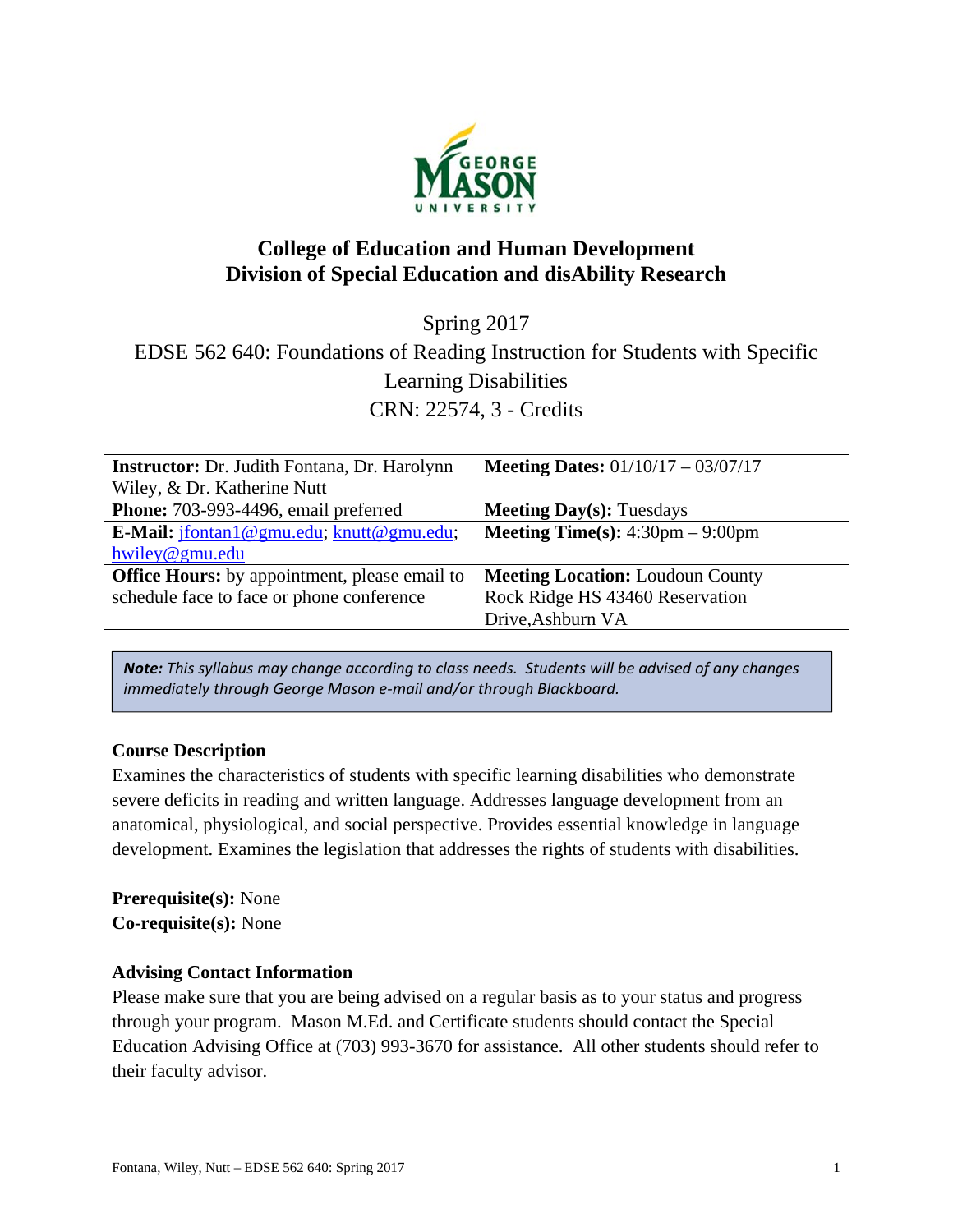# **Advising Tip:**

Do you need to take Praxis Core and/or VCLA? For students pursuing a special education teacher licensure program, the Praxis Core or a VDOE-approved substitute test should be submitted to Mason as soon as possible. Tests should be taken as early as possible since most scores must be on file when students apply for internship. Check your program plan or talk with your advisor if you are unsure what tests you need or when you will need to take them.

### **Nature of Course Delivery:**

Learning activities include the following:

- 1. Class lecture and discussion
- 2. Application activities
- 3. Small group activities and assignments
- 4. Video and other media supports
- 5. Research and presentation activities
- 6. Electronic supplements and activities via Blackboard

**Learner Outcomes** (Aligned with International Dyslexia Society Knowledge and Practice Standards for Teachers of Reading)

Upon completion of this course, students will be able to:

- 1. Understand and explain the language processing requirements of proficient reading and writing.
- 2. Understand and explain other aspects of cognition and behavior that affect reading and writing.
- 3. Define and identify environmental, cultural, and social factors that contribute to literacy development.
- 4. Know and identify phases in the typical development progression of skills related to reading.
- 5. Understand and explain the known causal relationship among components of reading.
- 6. Know and explain how the relationships among the major components of literacy development change with reading development.
- 7. Know reasonable goals and expectations for learners at various stages of reading and writing development.
- 8. Understand the most common intrinsic differences between good and poor readers.
- 9. Recognize the tenets of the NICHD/IDA definition of dyslexia
- 10. Recognize that dyslexia and other reading difficulties exist on a continuum of severity.
- 11. Identify the distinguishing characteristics of dyslexia and related reading and learning disabilities.
- 12. Identify how symptoms of reading difficulty may change over time.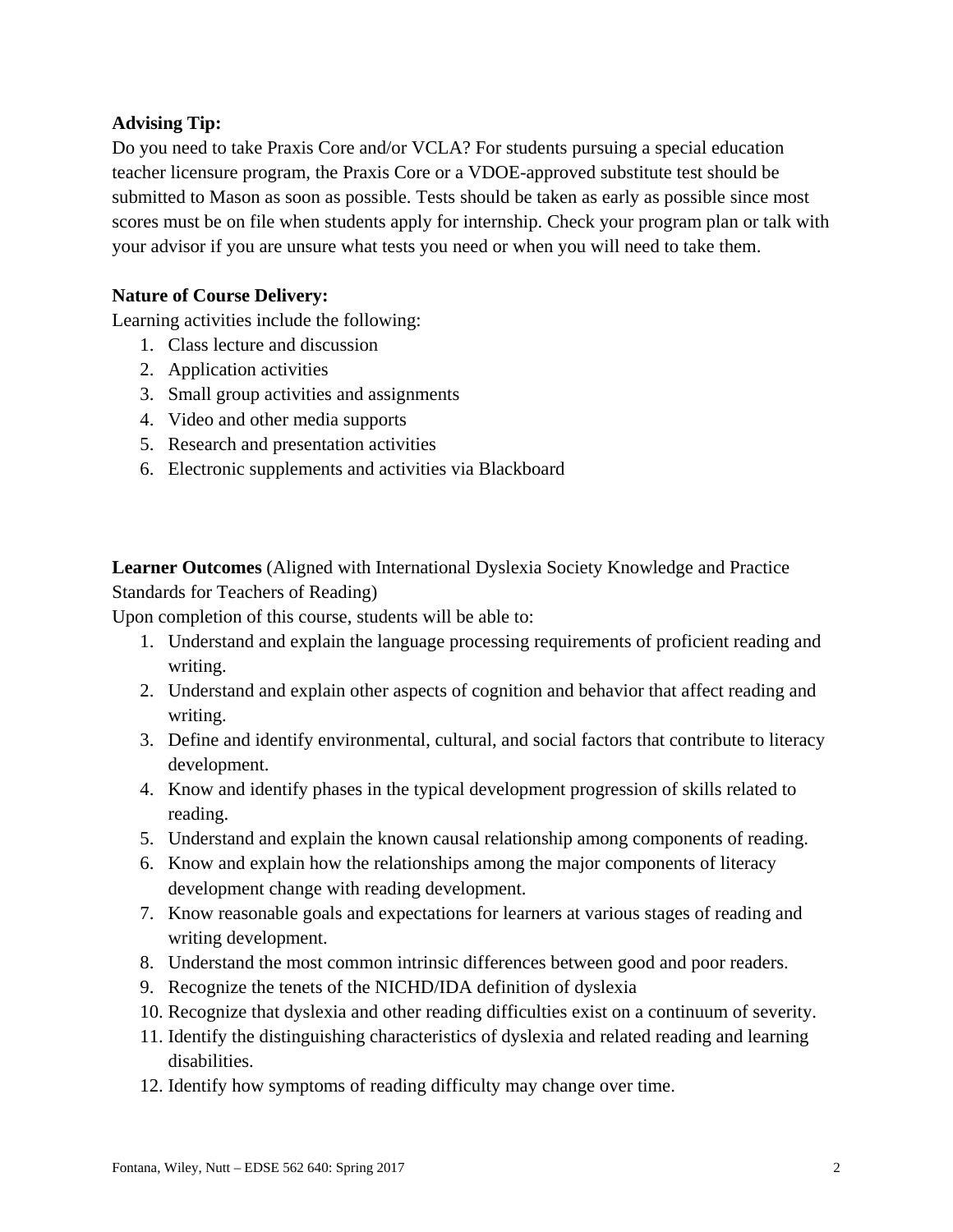13. Understand federal and state laws that pertain to learning disabilities.

### **Required Textbooks**

- Mather, N., & Wendling B. J. (2012). *Essentials of Dyslexia assessment and intervention.* Wiley: Hoboken, NJ.
- Moats, L. C. (2010). *Speech to print: Language essentials for teachers*. Baltimore, MD: Brookes.
- *National Research Council*: *Preventing Reading Failure in Young Children* (1998). http://www.nap.edu/read/6023/chapter/1 You may download a pdf version of this book at no cost. (retrieved 7/27/16)
- *National Reading Panel Report* (2000). http://www.nichd.nih.gov/publications/pubs/nrp/documents/report.pdf You may download a pdf version of this book at no cost. (retrieved 7/27/16)

### **Recommended Textbooks and Resources**

American Psychological Association (2009). *Publication Manual of the American Psychological Association* (6thedition) (2009). Washington, DC: American Psychological Association

*Dyslexia Toolkit* (2012) This guide for parents provides basic information about dyslexia, common warning signs, and information on how to support your child with dyslexia at home and at school, using audio books and digital books, and accommodating students with dyslexia. (National Center for Learning Disabilities). http://www.readingrockets.org/guides/dyslexiatoolkit (retrieved 7/27/16)

The IDA Knowledge and Practice Standards for Teachers of Reading define what all teachers of reading need to know and be able to do to teach all students to read proficiently. The IDA Standards were written for two main audiences: classroom educators and dyslexia specialists. IDA has written separate narratives for each audience https://app.box.com/s/ex1psv12zdq61vz7j4b6rsln7zsgtxii Teachers of Reading with Commentary for Dyslexia specialists. (retrieved 8/4/16).

# **Additional Readings**

Readings not in required textbooks will be noted in the class schedule and available via link or text on Blackboard

### **Course Relationships to Program Goals and Professional Organizations**

This course is part of the George Mason University, Graduate School of Education (GSE), intensive program in Reading Disabilities. This program complies with the standards for teachers of reading established by the International Dyslexia Association. The standards addressed in this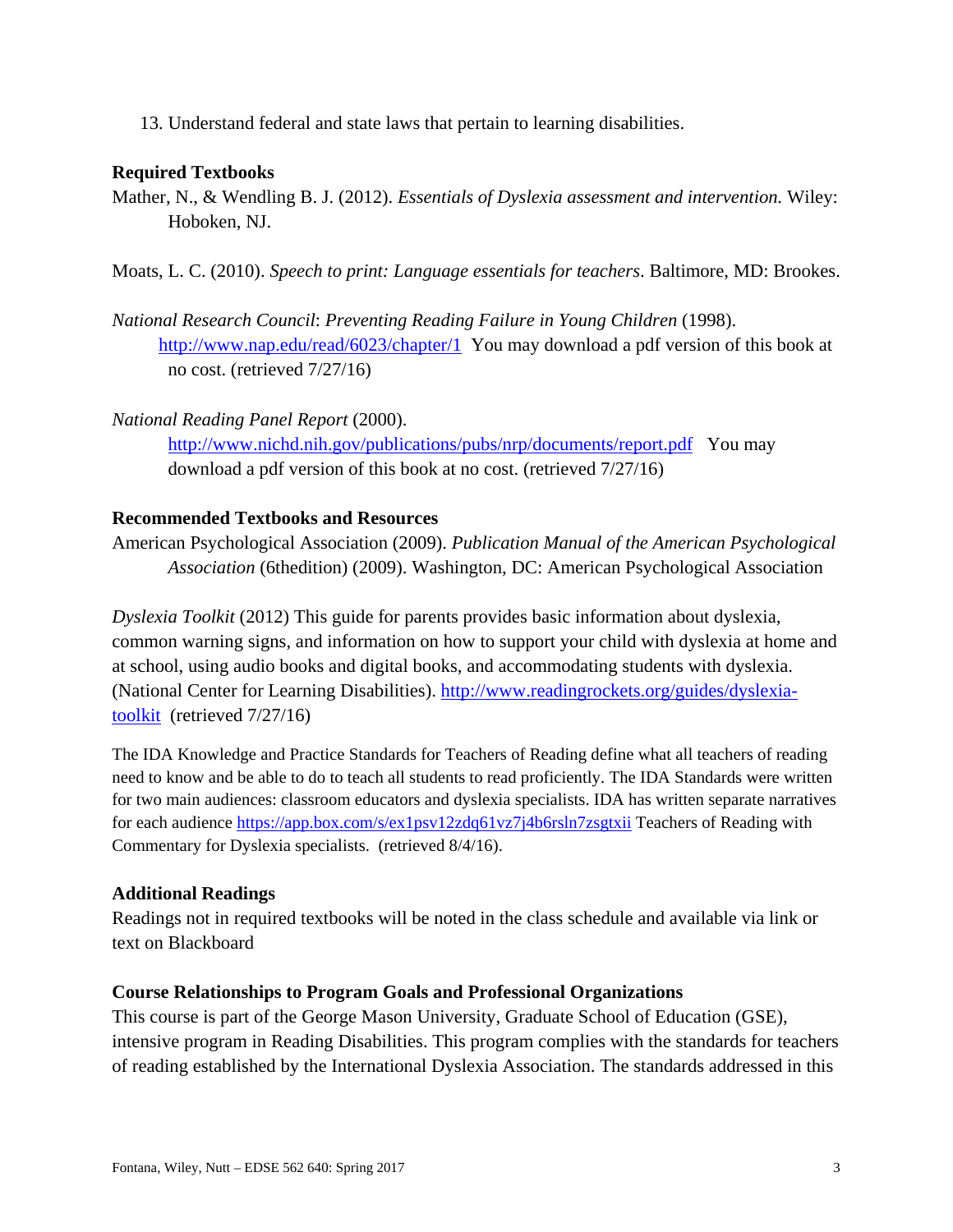course include those related to A: Foundation Concepts about Oral and Written Language and C: Knowledge of Dyslexia and Other Learning Disorders.

# **GMU Policies and Resources for Students:**

a. Students must adhere to the guidelines of the George Mason University Honor Code [See http://oai.gmu.edu/the-mason-honor-code/].

b. Students must follow the university policy for Responsible Use of Computing [See http://universitypolicy.gmu.edu/policies/responsible-use-of-computing/].

c. Students are responsible for the content of university communications sent to their George Mason University email account and are required to activate their account and check it regularly. All communication from the university, college, school, and program will be sent to students solely through their Mason email account.

d. The George Mason University Counseling and Psychological Services (CAPS) staff consists of professional counseling and clinical psychologists, social workers, and counselors who offer a wide range of services (e.g., individual and group counseling, workshops and outreach programs) to enhance students' personal experience and academic performance [See http://caps.gmu.edu/].

e. Students with disabilities who seek accommodations in a course must be registered with George Mason University Disability Services and inform their instructor, in writing, as soon as possible. Approved accommodations will begin at the time the written letter from Disability Services is received by the instructor. [See http://ods.gmu.edu/].

f. Students must follow the university policy stating that all sound emitting devices shall be turned off during class unless otherwise authorized by the instructor.

g. The George Mason University Writing Center staff provides a variety of resources and services (e.g., tutoring, workshops, writing guides, handbooks) intended to support students as they work to construct and share knowledge through writing [See http://writingcenter.gmu.edu/].

# **Professional Dispositions**

Students are expected to exhibit professional behaviors and dispositions at all times.

# **Core Values Commitment**

The College of Education & Human Development is committed to collaboration, ethical leadership, innovation, research-based practice, and social justice. Students are expected to adhere to these principles. [See http://cehd.gmu.edu/values/]

For additional information on the College of Education and Human Development, Graduate School of Education, please visit our website [See http://gse.gmu.edu/]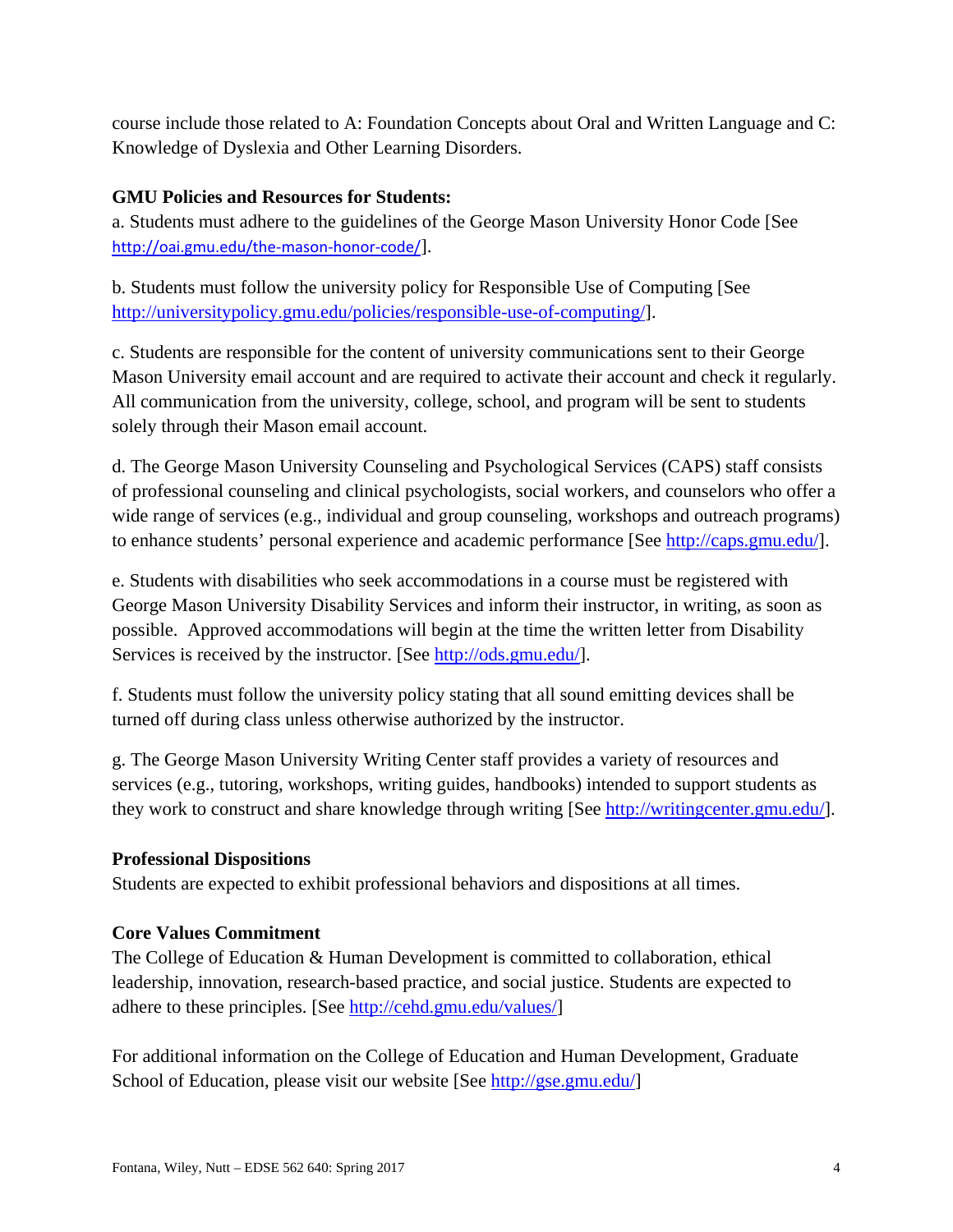### **Course Policies & Expectations**

#### *Attendance.*

Attendance and Participation (10 points): Attendance is critical and class time will provide opportunities for (a) demonstration, (b) hands-on activities, (c) reflection on readings, class activities and assignments, and (d) applications or extensions related to assigned readings. Active participation in all activities is expected and will be evaluated. In-class activities will build upon readings. Occasionally student products will be generated and used to document participation. There will be no opportunity to make up points awarded for student products generated during class time.

Each student is allowed one absence with no deductions. Two tardy/early departures are equal to 1 absence. Beyond that, one point will be deducted for each absence, up to a total of 10 points. Please communicate with your instructor as soon as possible prior to any/all tardiness and absences.

#### **Class Participation Rubric:**

**Excellent: 9-10 points** The student actively questions, observes and reflects on readings and discussions They participate actively in class or in online small group activities.

**Competent: 7-8 points** The student occasionally questions, observes and reflects on readings and discussions. They infrequently participate in class or in online small group activities.

**Minimal: 5-6 points** The Student seldom questions, observes and reflects on readings and discussions. They seldom if ever participate actively in class or online small group activities.

#### *Late Work.*

Assignments are due on the date indicated in the syllabus. Rubrics indicate deductions for tardy assignments. If your instructor changes the due date for reasons related to inclement weather, student need in the course, the change will be discussed in class, posted on the Blackboard site, and confirmed in an email to all students.

#### **Tk20 Performance-Based Assessment Submission Requirement**

Every student registered for any Special Education course with a required performance-based assessment is required to submit the *Student Case Study Analysis* to Tk20 through Blackboard (regardless of whether the student is taking the course as an elective, a onetime course or as part of an undergraduate minor). Evaluation of the performance-based assessment by the course instructor will also be completed in Tk20 through Blackboard. Failure to submit the assessment to Tk20 (through Blackboard) will result in the course instructor reporting the course grade as Incomplete (IN). Unless the IN grade is changed upon completion of the required Tk20 submission, the IN will convert to an F nine weeks into the following semester.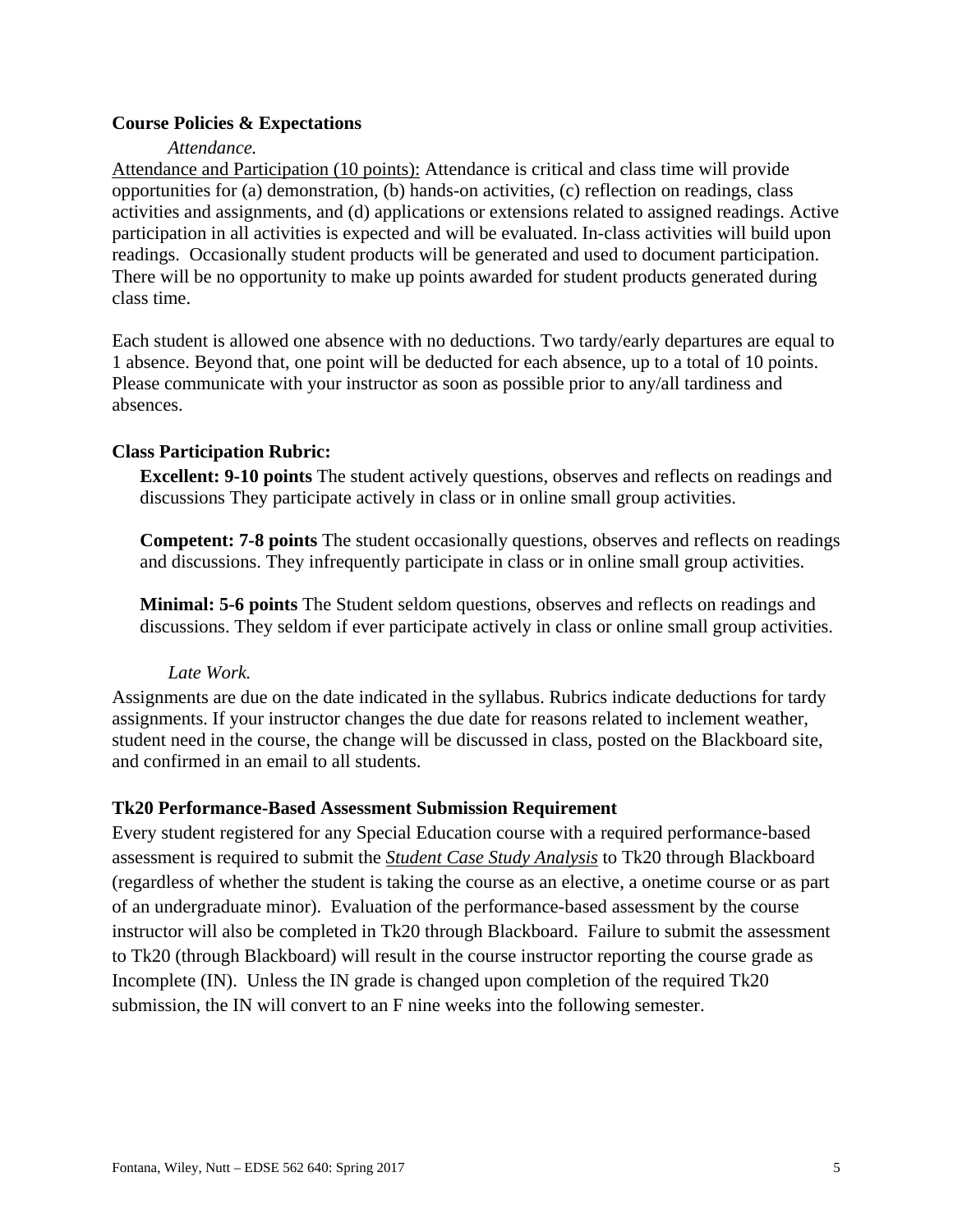### **Grading Scale**

| A     | $95 - 100$ |
|-------|------------|
| $A -$ | 90-94      |
| $B+$  | 86-89      |
| B     | 80-85      |
| C     | 70-79      |
| F     | below 70   |

A grade of A or A- indicates that a student has performed at an exemplary level. The A range student participates actively and thoughtfully in class discussions and activities; completes all course readings and assignments in a timely and professional way; shows coherence and thoroughness in planning; writes well-organized papers; consistently demonstrates the ability to make connections between theory and practice; meets the general requirements and guidelines of the course, as listed below. The instructor reserves the right to award an A+ to students who consistently exceed basic requirements of the course.

# **Details including grading rubrics are located in the Appendix They will also be posted on Blackboard within the syllabus.**

#### **Assignments**

 **Performance-based Assessment (Tk20 submission required).**

**1. Student Case Study Analysis 30 points Due: \_\_\_\_\_\_\_\_\_\_\_\_\_\_\_\_** 

Given case study material, students will:

- a. Match student responses and learning behavior to phases in language and literacy development.
- b. Explain how a weakness in identified component skills may affect other related skills and process across time.
- c. Explain why the student is/is not meeting goals and expectations in reading or writing for his or her age/grade.
- d. Identify the most salient instructional needs of the student.

# **Performance-based Common Assignments (No Tk20 submission required). Not Applicable to this course.**

#### **Other Assignments.**

 **2 Jigsaw activity**- Understanding dyslexia: Characteristics of dyslexia and other learning disabilities related to literacy. **25 points Due Part 1- Steps 1&2 Due \_\_\_, Part 2 – Step 3- due \_\_\_\_, Part 2 Steps 4&5 Due \_\_\_\_\_**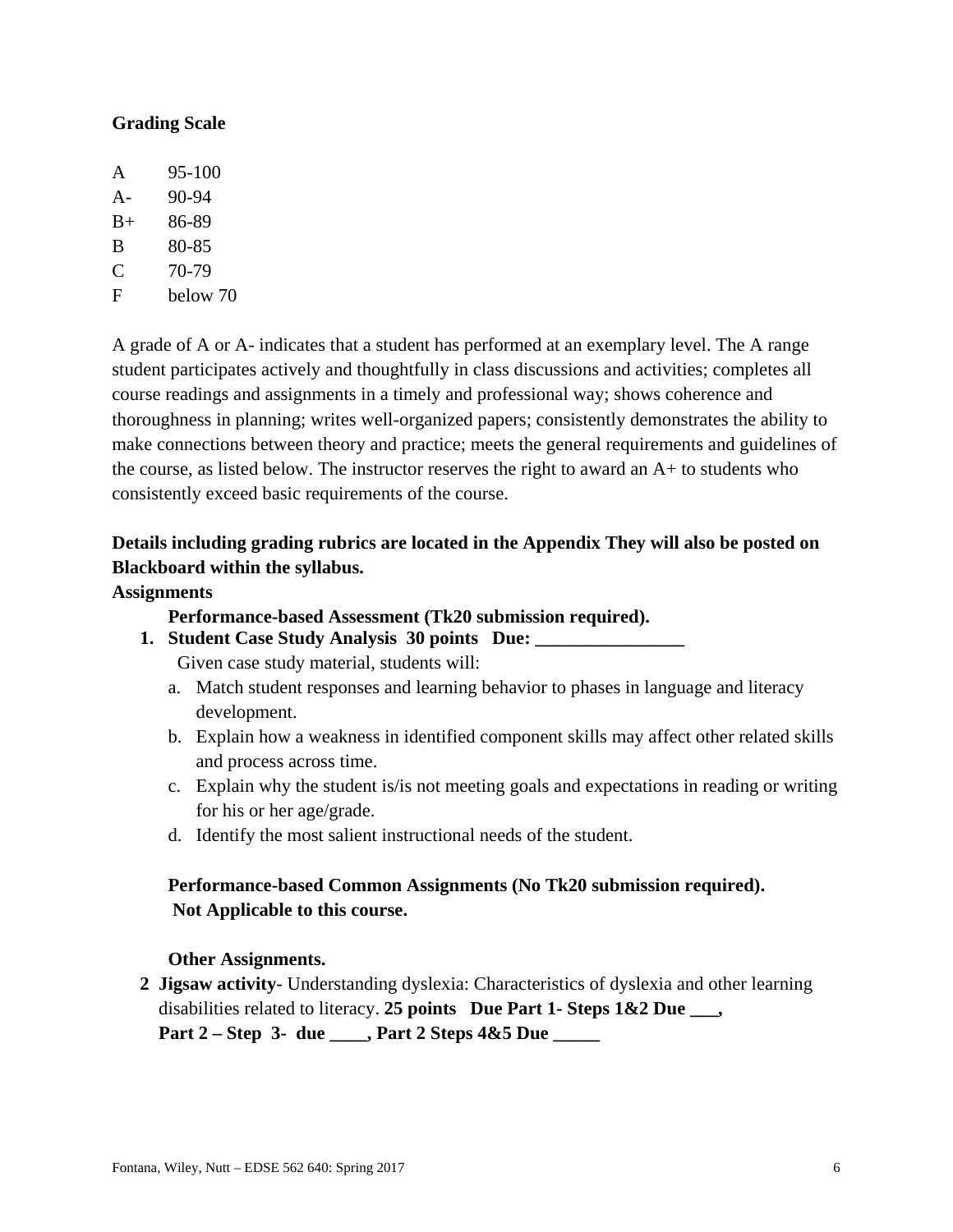**3. Legislative Protections** brochure or pamphlet that explains the most fundamental provisions of federal and state laws pertaining to students with disabilities. The target audience should be families. **15 points** Due:

**4.Essay** - Describe the components of a comprehensive reading program. Explain how each component is reliant upon and supports the other components**. 20 points** 

### **Schedule**

| Class #                                     | <b>Topics/Module</b>                                                                                                                                                                                                                                                                                  | <b>Readings &amp; Resources</b>                                                                                                                                                                                                                                                                                                                                                           | Due this |
|---------------------------------------------|-------------------------------------------------------------------------------------------------------------------------------------------------------------------------------------------------------------------------------------------------------------------------------------------------------|-------------------------------------------------------------------------------------------------------------------------------------------------------------------------------------------------------------------------------------------------------------------------------------------------------------------------------------------------------------------------------------------|----------|
|                                             |                                                                                                                                                                                                                                                                                                       |                                                                                                                                                                                                                                                                                                                                                                                           | session  |
| $\mathbf{1}$<br>LO <sub>13</sub><br>Jan. 10 | <b>Team Building</b><br>$\bullet$<br>Syllabus review<br>$\bullet$<br>Mindset/Neuro-plasticity<br>$\bullet$<br>and implications for<br>instruction<br>Learning disabilities and<br>legislation. State and<br>Federal Laws pertaining<br>to students with<br>disabilities (pertains to<br>assignment 3) | Mindset/Neuro-plasticity and implication<br>$\bullet$<br>for instruction<br>Lecture, video(s) and guided<br><b>Instruction Ticket out.</b><br>USDOE policy statement on dyslexia<br>$\bullet$<br>Provided in class<br>http://www2.ed.gov/policy/speced/guid/idea/<br>memosdcltrs/guidance-on-dyslexia-10-<br>2015.pdf<br>determine teams for Legislative<br><b>Protections assignment</b> | N/A      |
| $\overline{2}$<br>$LO$ 1,2                  | Language Development:<br>Anatomical and                                                                                                                                                                                                                                                               | Moats (2010) Chapter 1: Why Study<br>Language?                                                                                                                                                                                                                                                                                                                                            | N/A      |
|                                             | physiological basis of speech                                                                                                                                                                                                                                                                         |                                                                                                                                                                                                                                                                                                                                                                                           |          |
| Jan. 17                                     | and language, reading and<br>writing<br>(LO: 1,2)<br>Language processing<br>prerequisites for reading<br>and writing (LO:1, IDA<br>A <sub>1</sub>                                                                                                                                                     | <b>Available on Blackboard</b><br>Polloway, Smith and Miller (2004)<br>$\bullet$<br><b>Chapter 2: Language Development from</b><br>Infancy Through Adolescence. P. 15-53.                                                                                                                                                                                                                 |          |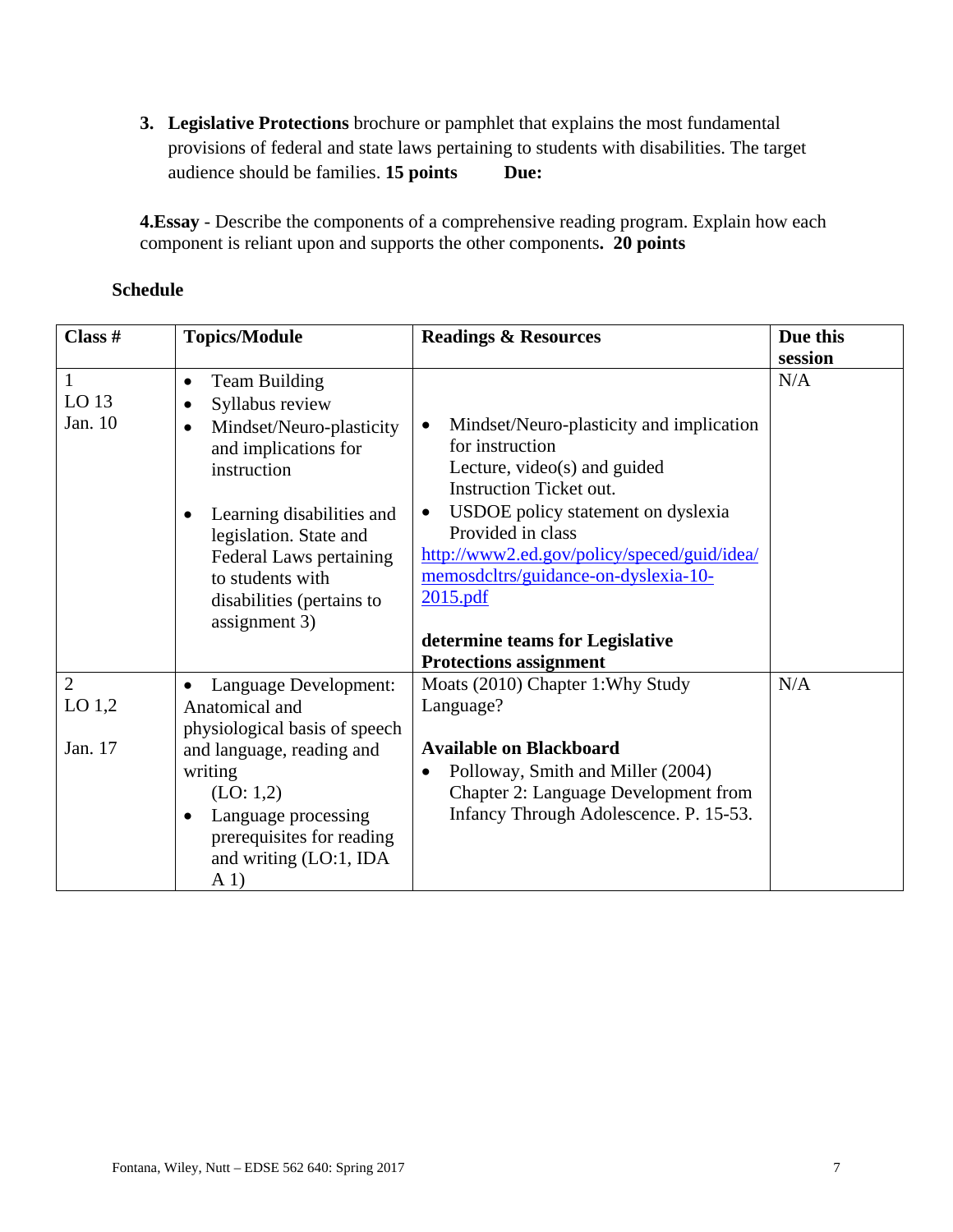| Class $#$                               | <b>Topics/Module</b>                                                                                                                                                                                                                                                                                   | <b>Readings &amp; Resources</b>                                                                                                                                                                                                                                                                  | Due this<br>session                                                                                                                     |
|-----------------------------------------|--------------------------------------------------------------------------------------------------------------------------------------------------------------------------------------------------------------------------------------------------------------------------------------------------------|--------------------------------------------------------------------------------------------------------------------------------------------------------------------------------------------------------------------------------------------------------------------------------------------------|-----------------------------------------------------------------------------------------------------------------------------------------|
| 3<br>LO $1,2,4$<br>Jan. 24              | Language Development:<br>$\bullet$<br>Typical and atypical<br>language; Environmental,<br>social, cultural influences<br>Phases in typical<br>$\bullet$<br>developmental<br>progression of skills<br>related to reading<br>FRAME basics in the<br>$\bullet$<br>Notetaking template<br>required for HW. | <b>Available on Blackboard</b><br>Readings in Hart & Risley (1995)<br>Additional articles on atypical<br>language development                                                                                                                                                                    | <b>Submit</b><br>hardcopy in<br>class.<br>Legislative<br>Protections for<br>students with<br>disabilities<br>pamphlet/broc<br>hure due. |
| $\overline{4}$<br>$LO$ 3,4,5<br>Jan. 31 | Social, environmental and<br>cultural factors that<br>contribute to literacy<br>development                                                                                                                                                                                                            | Preventing Reading Failure (1998) American<br>Academy of Sciences (online-free)<br>Chapter 4 pages 100-108 and 119-133<br>Chapter 5 Read and take notes on your<br>assigned portion of the chapter. In class you<br>will compare and share your notes.<br>(Chapter 3 will be addressed in class) |                                                                                                                                         |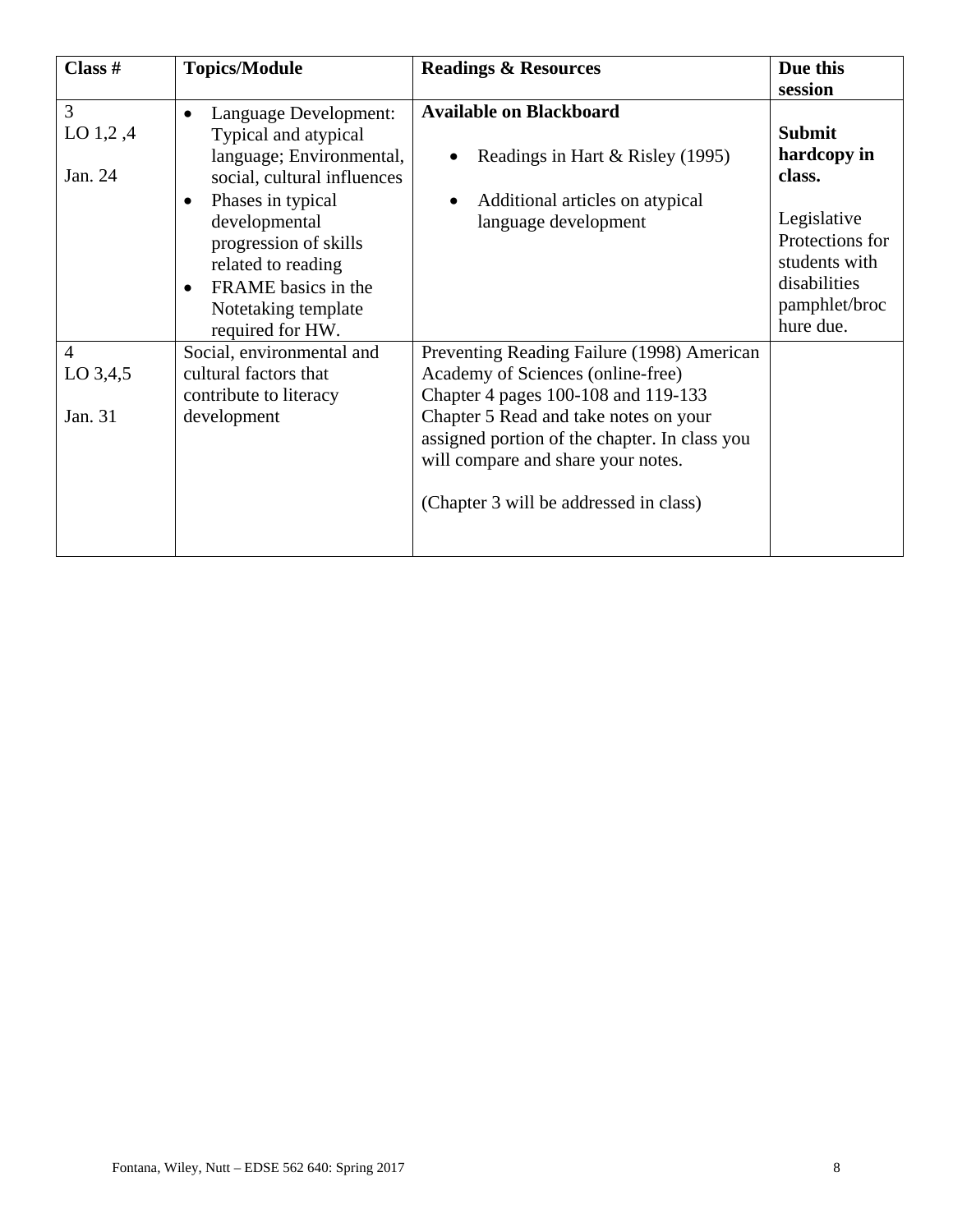| Class #                 | <b>Topics/Module</b>                                                                                                                                                                                                                                  | <b>Readings &amp; Resources</b>                                                                                                                                                                                                                                                                                                                                                                                                                                                                                                                                                                                                                                                                                                                                                                                                                                                                                                                                                      | Due this |
|-------------------------|-------------------------------------------------------------------------------------------------------------------------------------------------------------------------------------------------------------------------------------------------------|--------------------------------------------------------------------------------------------------------------------------------------------------------------------------------------------------------------------------------------------------------------------------------------------------------------------------------------------------------------------------------------------------------------------------------------------------------------------------------------------------------------------------------------------------------------------------------------------------------------------------------------------------------------------------------------------------------------------------------------------------------------------------------------------------------------------------------------------------------------------------------------------------------------------------------------------------------------------------------------|----------|
| 5<br>LO 5,6,7<br>Feb. 7 | Literacy Instruction in<br>$\bullet$<br>the US: Overview The<br>Reading Wars, Whole<br>Language<br>Role and impact of the<br><b>NRP</b><br>Comprehensive Literacy<br>Instruction<br><b>Student Situation</b><br>$\circ$<br>Analysis (case<br>studies) | <b>National Reading Panel Report: Executive</b><br>Summary (online FREE)<br>https://www.nichd.nih.gov/publications/pubs<br>/nrp/documents/report.pdf<br>link is to the entire document. Read only<br>the introduction pages 1-3, and the<br>executive summaries in chapters 2,3, and<br>4. Pages are noted in the Table of<br><b>Contents</b> )<br>Preventing Reading Failure (1998) American<br>Academy of Sciences<br>Chapter 2 Process of Learning to Read.<br><b>Optional:</b> Content will be covered in class.<br>Brief overview: Note-there are 3 pages<br>(History of Reading, Instruction, other<br>linguistic models of Eng. Spelling.)<br>http://www.k12academics.com/reading-<br>education-united-states/history-reading-<br>education-us#.VumNC0Aeqex<br>Examining the Historical Context for<br>Teaching Reading. Pages $8-25$ $20th$ century +<br>(pages 1-8 optional)<br>http://ptgmedia.pearsoncmg.com/images/978<br>0137055395/downloads/Vogt_Shearer_Ch_1<br>.pdf | session  |
| 6<br>Feb. 14            | <b>Jig Saw Week</b><br>Groups will be organized<br>NLT- Jan $24th$ .<br>NLT- Articles will be<br>assigned by Jan 24th                                                                                                                                 | Due dates:<br>Parts 1 & 2<br>Jan 31st<br>Due Feb 14th<br>Part 3<br>Part 4<br>Due Feb. 21<br>Part 5<br>Due Feb 21 (hard copies had<br>in class)                                                                                                                                                                                                                                                                                                                                                                                                                                                                                                                                                                                                                                                                                                                                                                                                                                       |          |
|                         |                                                                                                                                                                                                                                                       |                                                                                                                                                                                                                                                                                                                                                                                                                                                                                                                                                                                                                                                                                                                                                                                                                                                                                                                                                                                      |          |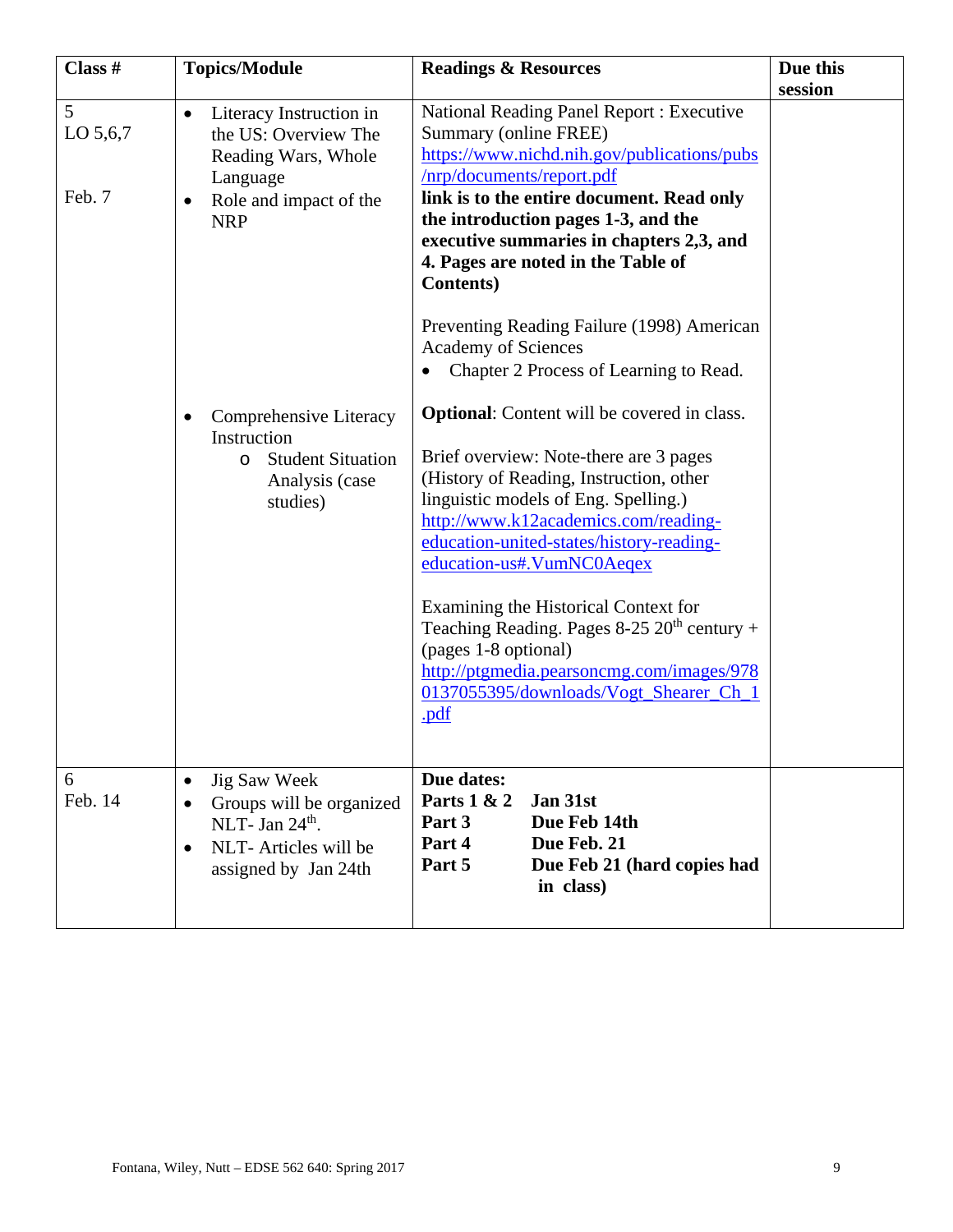| Class #                                          | <b>Topics/Module</b>                                                                                                                                                                                                                                                                                              | <b>Readings &amp; Resources</b>                                                                                                                                                                                                  | Due this<br>session                                                                |
|--------------------------------------------------|-------------------------------------------------------------------------------------------------------------------------------------------------------------------------------------------------------------------------------------------------------------------------------------------------------------------|----------------------------------------------------------------------------------------------------------------------------------------------------------------------------------------------------------------------------------|------------------------------------------------------------------------------------|
| $\overline{7}$<br>LO:8,9,10,11<br>,12<br>Feb. 21 | <b>Understanding Dyslexia:</b><br>Historical<br>$\Omega$<br>perspective<br>Define<br>$\Omega$<br>Prevalence<br>$\circ$<br>Diagnosis<br>$\circ$<br>The impact on literacy<br>across other content areas<br><b>Student Situation</b><br>$\Omega$<br>Analysis (case<br>studies)                                      | Read Chapters 1-2 in Mather & Wendling<br>(2012).<br><b>Available on Blackboard:</b><br>Moats & Dakin (2008) Basic Facts about<br>Dyslexia p 9-24                                                                                |                                                                                    |
| 8<br>LO<br>8,9,10,11,12<br>Feb. 28               | Common intrinsic<br>$\bullet$<br>differences between<br>proficient and struggling<br>readers.<br>Definition and severity<br>continuum of dyslexia<br>Including<br>$\circ$<br>Dyslexia and<br><b>SLD</b><br>Readers changing<br>instructional needs<br>Student situation<br>$\Omega$<br>Analysis (case<br>Studies) | Review: Chapters 3-4 in Mather & Wendling<br>(2012).                                                                                                                                                                             | Due: Essay on<br>the<br>components of<br>a<br>comprehensive<br>reading<br>program. |
| 9<br>March 7                                     | PBA will be done in class                                                                                                                                                                                                                                                                                         | PBA: Bring oar have access to a computer<br>You will need to submit your response<br>directly to TK20 on the Blackboard site.<br>Share and share alike<br>Please bring a hard copy of your Legislative<br>information assignment |                                                                                    |

# **Assessment Rubric**

#### **DESIGNATED PERFORMANCE-BASED ASSESSMENT**

| Case Study Analysis Quality Indicators |                        |                       |                             |
|----------------------------------------|------------------------|-----------------------|-----------------------------|
|                                        | <b>EXCEEDS</b>         | <b>MEETS</b>          | <b>DOES NOT MEET</b>        |
|                                        | <b>EXPECTATION</b>     | <b>EXPECTATION</b>    | <b>EXPECTATION</b>          |
|                                        |                        |                       |                             |
|                                        |                        |                       |                             |
| Match student                          | Candidate identifies   | Candidate identifies  | Candidate does not identify |
| responses and learning                 | accurate one to one    | accurate one to one   | any accurate one to one     |
| behavior to phases in                  | match between student  | match between         | matches between student     |
| language and literacy                  | responses and learning | student responses and | responses and learning      |
| development. (IDA, A4)                 | behavior and           | learning behavior and | behavior and development    |
|                                        | development in areas   | development in areas  | in areas of phonology,      |

Case Study Analysis Quality Indicators